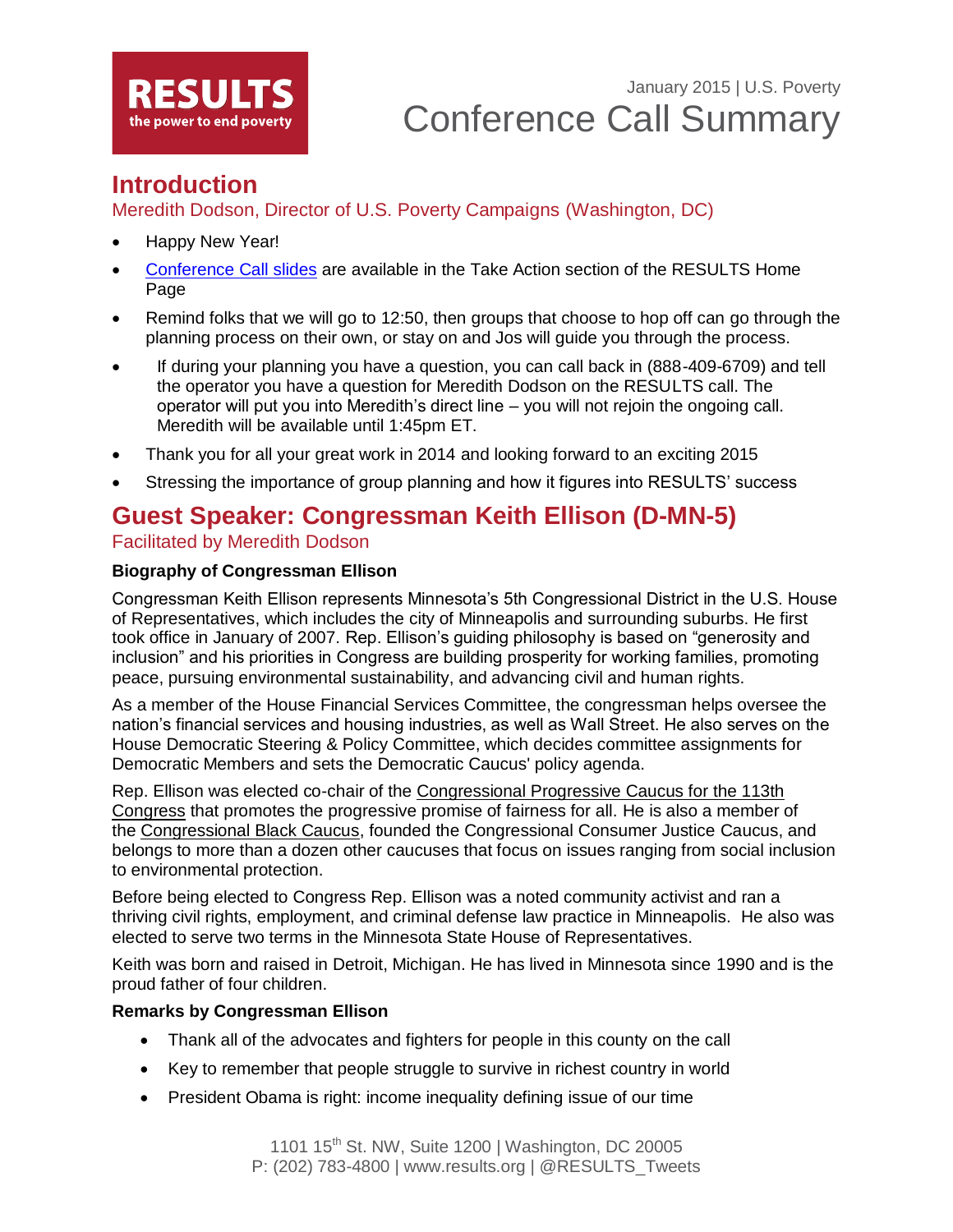- $\circ$  Richest county in history of world we've never been richer
- $\circ$  In the past when we were not as rich as we are today (based on per capita income), we made sure there was an American Dream, ramp to middle class. Invested in college affordability, infrastructure, etc.
- o Concept that we cannot afford these investments is not true
- We need people to say it vocally
	- o Can't just be Congress and national leaders (Rev. Barber, Sister Simone Campbell)
	- o We all need to speak out
- We are at a unique moment in history: general consensus, need to correct our economy since out of control
- Lessons from minimum wage battles:
	- o Even in red states like AR and AK minimum wage increased (even when Democrats lost)
	- o Cities increasing minimum wage: Chicago, Seattle, San Francisco
	- $\circ$  Take min wage as symbol of how people are feeling concerned about economy
	- $\circ$  Pres. Obama concerned, federal contractors now make \$10.10 because strikers pushing across the country
- What we should do:
	- $\circ$  Barbara Lee Half in Ten bill: federal interagency working group to implement strategy
	- $\circ$  Expand EITC, and college tax credit, and American Opportunity Tax Credit
	- $\circ$  If we do tax extenders, need to support tax credits for those who are struggling
- I plan to reintroduce: Employee Empowerment Act
	- o 1956: 35% unionization, 1 worker could feed family of 4
	- o Now workers get intimidated
	- o Bill says workers would have protection in Civil Rights Act (now National Labor Relations Board – and get penalized for any money earned during time period)
	- o Labor rights are civil rights!
- Housing:
	- o Low-income families being pushed out of the housing market
	- o Poor people work, and they need housing
	- $\circ$  Common Sense Housing Act: mortgage interest deduction  $> 15\%$  credit, puts savings into Section 8, low-income/public housing
	- o \$200 billion for affordable rental support
	- $\circ$  Every \$1 in rental assistance: \$4 in homeownership and subsidize wealthy (see [Conference Call slide](http://www.results.org/skills_center/results_national_conference_calls/) 8)
		- Completely wrong, not what we should be doing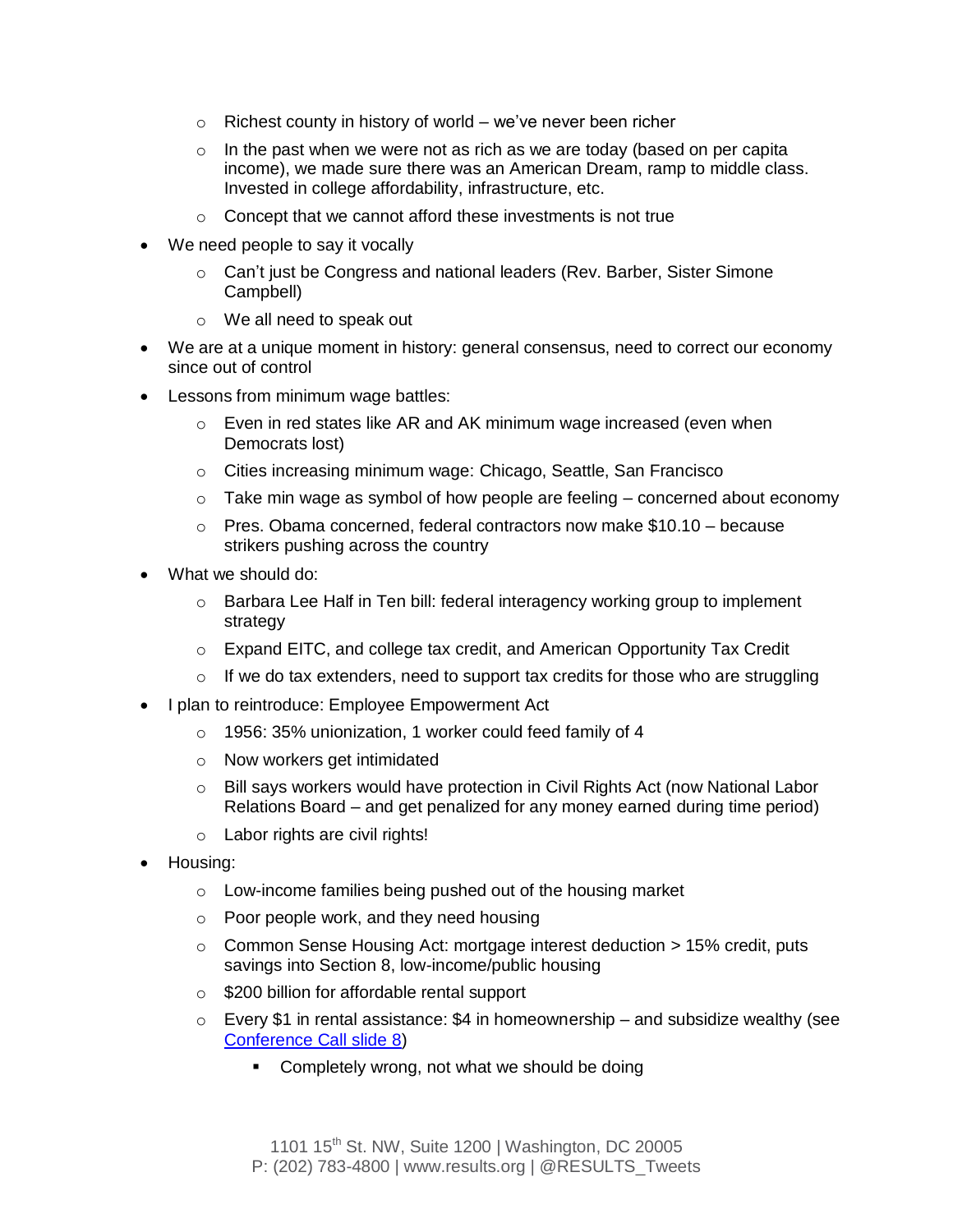- No way that President Obama and Congress can address poverty or other issues without dedicated advocates fighting for American Dream.
	- o They can only do what public gives appetite to do
	- o Your work is key to success
	- o Hope to stay in very close touch with all of you
- **Question from RESULTS volunteer Paul (Twin Cities/Eagan)**: appreciate what you do, our RESULTS volunteers include Native Americans in cities and up north in MN – will organize visit as you requested. How can we raise profile for these issues? (housing, EITC, etc.)
	- o Rep. Ellison: "It's time to task"
	- $\circ$  Have to be relentless never know what will capture attention but have to knock on door every day
	- o Use every tool to get word out: email, Facebook, Twitter
	- o Ask every officeholder what they are doing about poverty
	- o Engage low-income people in their own fight: can't let members of Congress who don't worry where they will sleep be the voice
	- $\circ$  My job is to leverage the voice of low-income people in their fight
	- $\circ$  Need diverse low-income people: recent immigrants, poor rural Whites, etc.
	- $\circ$  It is a lie that low-income people don't work: they cooked your meal, made your hotel bed. Poor people are working hard!
	- o No one big thing to do
	- $\circ$  In addition, media doesn't want to report on poverty issues
	- $\circ$  Link issues that don't seem related: #BlackLivesMatter movement (we know that All Lives Matter)
		- Eric Garner killed selling cigarettes wouldn't be doing that if had living wage job.
		- Negative interactions between citizens and police b/c people are poor.
		- **Ferguson: factories left St. Louis (because of NAFTA) and unemployment** went 8% to 13% in last decade, those working have lower wages, poverty increases, and people hanging on corner – police pulled in to regulate the poor.
		- $\blacksquare$  Link poverty and law enforcement  $\blacksquare$  am grateful for the police (though think Officer Wilson in MO was wrong).
- Fight will be won outside of DC folks who care and are passionate will make the difference. I'm in DC 4/7 days/week, we rely on you to be our information line.

## **2015 U.S. Poverty Campaigns Overview**

#### Meredith Dodson

- **1. Continue our multi-year Economic Mobility campaign.** 
	- Policy work focused on protecting and expanding **the Earned Income Tax Credit (EITC) and the Child Tax Credit (CTC)** for low-income working families but in a broader framework of tax fairness and addressing inequality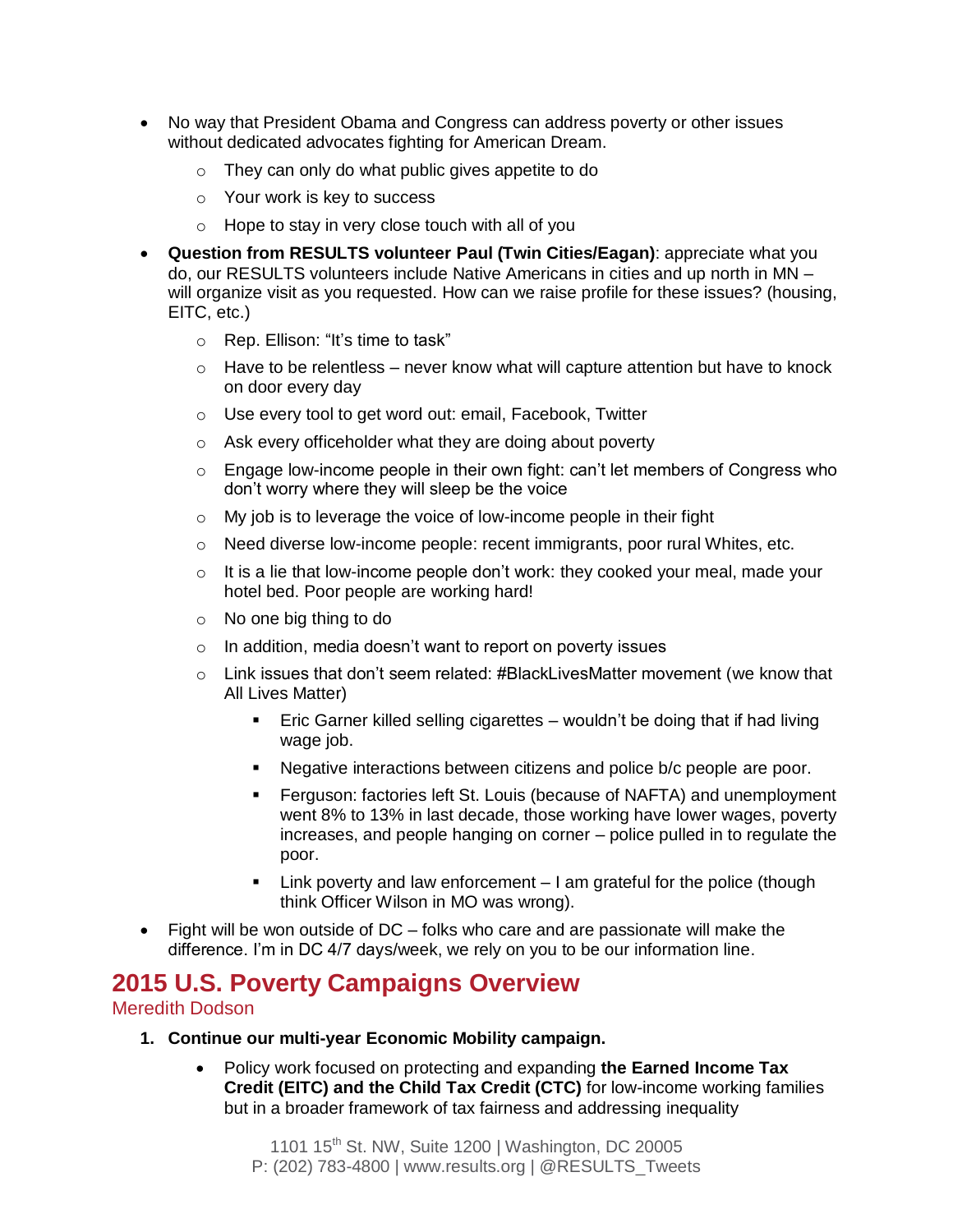- These tax credits are our nation's **most successful anti-poverty programs for children** – they [lifted 8.8 million Americans out of poverty in 2013.](http://www.census.gov/content/dam/Census/newsroom/releases/2014/cb14-188_spm.pdf?eml=gd&utm_medium=email&utm_source=govdelivery)
- Key EITC and CTC provisions are set to expire in 2017. If they do, about 17 [million people, including 8 million children, will fall into poverty or deeper into](http://www.offthechartsblog.org/what-would-congress-inaction-cost-working-families-find-out/)  [poverty.](http://www.offthechartsblog.org/what-would-congress-inaction-cost-working-families-find-out/)
- Create talking points and template materials for RESULTS presentations on **inequality and the racial wealth gap** (see [Conference Call slides](http://www.results.org/skills_center/results_national_conference_calls/))
- Since Congress primarily focused on corporate tax legislation, no real opportunity to move asset-building legislation in 2015-2016 so less work on the **Financial Security Credit**
- **2. Food For Thought: Protecting Nutrition Programs.** Primarily focused on protecting the Supplemental [Nutrition Assistance Program](http://www.results.org/issues/us_poverty_campaigns/health_care_for_all/supplemental_nutrition_assistance_program/) (SNAP, formerly food stamps), also possibly WIC and other programs in the Child Nutrition Reauthorization.
	- Deep threats to SNAP in budget process, especially "reconciliation"
	- Congress could also once again cut SNAP funding as a way to pay for Child Nutrition Reauthorization, as it did in 2010.

# **Announcements**

#### Jos Linn, Grassroots Manager, U.S. Poverty Campaigns (Des Moines, IA)

- Remember that next month on February 14, we will host a national outreach event with *New York Times* columnist and best-selling author **[Nicholas Kristof](http://www.nytimes.com/ref/opinion/KRISTOF-BIO.html?_r=0)**. This will be a joint call with our global poverty volunteers and a great opportunity to invite new people to get involved with RESULTS. The event is on our normal conference call day, **Saturday, February 14 at 2:00pm ET**. As you do your planning today, please plan to use this event in your outreach plans. This is a ready-made event that will be easy for you to use to grow your group. We'll have materials and additional information for you in the coming weeks. We are also hosting two training calls in the coming weeks to help you with your outreach for this specific event. We'll talk about who you can reach out to in your community about this event, how to get them in the room, and strategies to use this event to grow your group. The trainings will be Tuesday, January 13 at 9:00 pm ET and Wednesday, January 21 at 1:00 pm ET. To join this online meeting, go to [http://fuze.me/27334294.](http://fuze.me/27334294) To join by phone, dial (201) 479-4595 and enter meeting ID 27334294.
- Also, the 2015 RESULTS International Conference is **July 18-21, 2015** in Washington, DC. Be sure to include attending the conference in your group planning as well. Registration is now open at: [http://www.cvent.com/d/vYIVLWMJSEOINhuqvD6jKQ/ll3m/P1/1Q.](http://www.cvent.com/d/vYIVLWMJSEOINhuqvD6jKQ/ll3m/P1/1Q)
- **Learn How to Effectively Research Your Members of Congress.** Join our popular "Researching Your Members of Congress" training to show you how to get helpful information on the background, voting record, and issue positions for your members of Congress. The trainings are Wednesday, January 14 at 9:00 pm ET and again on Thursday, January 15 at 1:00 pm ET. To join online, go to [http://fuze.me/27200038.](http://fuze.me/27200038) To join by phone, dial (201) 479-4595, meeting ID 27200038.
- Join Budget Battles Webinar on January 22 at 1:00 pm ET. The Coalition on Human [Needs](http://www.chn.org/) and [Center on Budget and Policy Priorities](http://www.cbpp.org/) will host a webinar to help you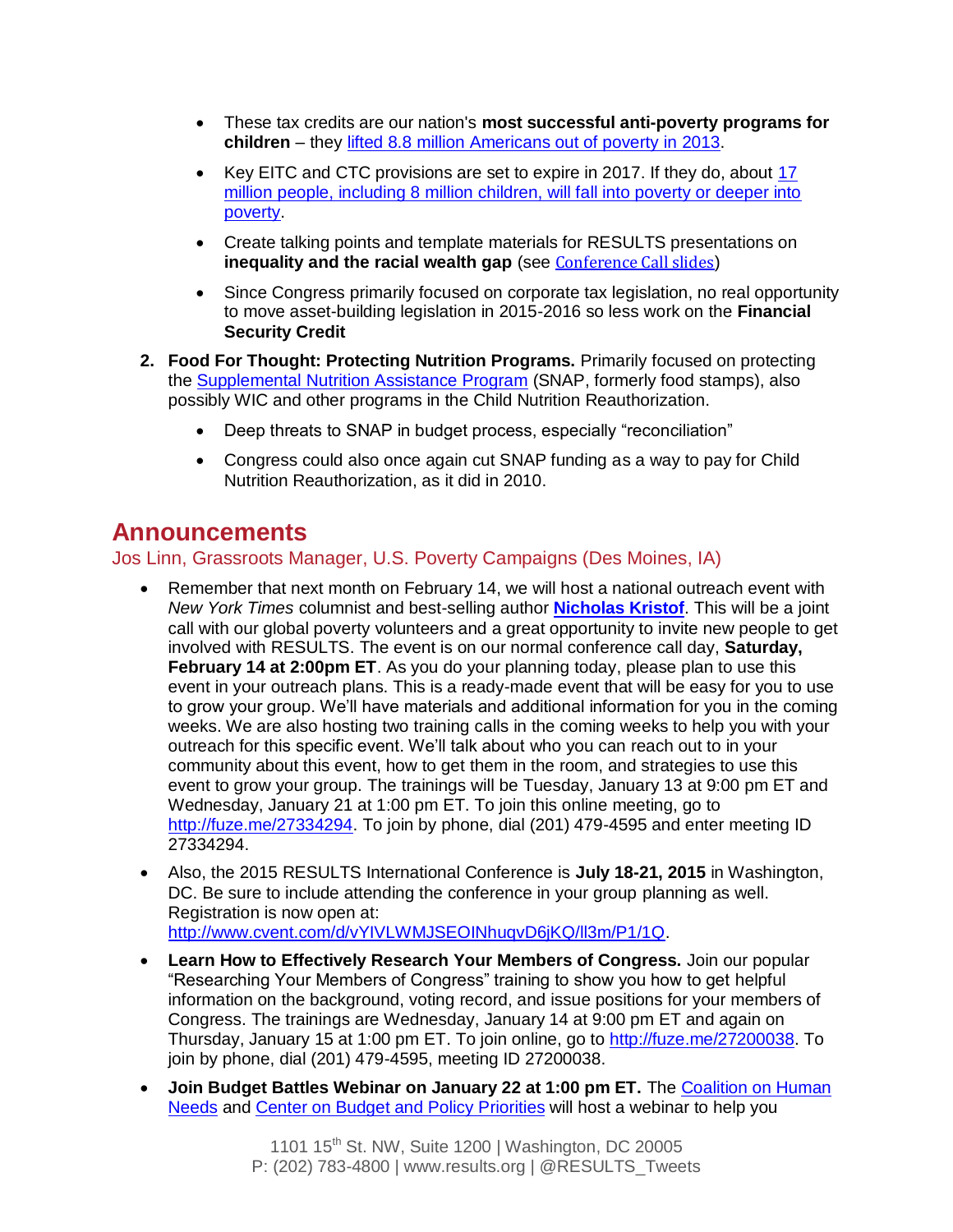understand what's at risk for vital anti-poverty programs in the new Congress and steps you can take to protect them. Register at: [https://chn.peachnewmedia.com/store/seminar/seminar.php?seminar=33869.](https://chn.peachnewmedia.com/store/seminar/seminar.php?seminar=33869)

- Also, encourage people you know to get involved with RESULTS. Invite them to attend our next Intro Call this **Wednesday, January 14 at 9:00 pm ET**. You can find a link to the [Intro Call registration form](http://www.results.org/take_action/become_a_results_activist/#Introductory%20Call) on the RESULTS Homepage.
- Also, the RESULTS U.S. Poverty Free Agents will be having their final support call of 2014 next week. The calls are this **Tuesday, December 20 at 1:00 pm and 8:00 pm ET**. Note the different time for the evening call this month. To join, go to: [http://fuze.me/27491886;](http://fuze.me/27491886) to join by phone, dial (201) 479-4595, Meeting ID: 27491886.
- You can find these events and others on our [RESULTS Events Calendar](http://www.results.org/events/events_calendar/) on the RESULTS website.

# **2015 Group Planning**

#### Jos Linn

Group Planning is about success. As the old adage goes: a goal without a plan is only a wish. Goal setting is an important part of RESULTS' history and is an big factor in your advocacy and outreach successes over the years. Just look at 2014. All of you did a wonderful job in your RESULTS work. You had a record year on face-to-face meeting and our second most productive year on media, and those don't count the thousands of e-mails, letters, phone calls and other contacts you made. You can bet your work in 2014 helped President Obama and House Democrats protect the EITC and CTC from that bad tax bill right before the holidays.

Now it's on to this year. On today's call, we're going to go through the 2015 Group Planning process. The goal today is for you to finish today and send in your plans to me when you're done. Even if you have to finish up some stuff later, send me what you have now and then resubmit your finished plan later. So here's what you'll need for today.

- Your completed **[Individual Planning Form](http://www.results.org/uploads/files/2015_Individual_Planning_Form.doc)**. Hopefully, each person in your group completed this before the call and has it with them. You'll refer to it during planning.
- A copy of the **[Group Plan](http://www.results.org/uploads/files/2015_Group_Plan_Summary.doc) Summary**. This is what you will fill out on the call today. You can fill it out by hand or pull it up on your computer and type in the information.
- You can find these and other group planning materials at [the link](http://www.results.org/skills_center/group_resources_and_admin/) in the PowerPoint on slide 18.

At this point of the call, you have a choice. If your group wants to walk through the planning process with staff, like we did last year, stay on the line and we'll get started in a minute. For those groups who want to finish you planning today but at your own pace, at this time you are welcomed to hop off the call and get rolling. If you have questions during your planning, you can dial back in (888) 409-6709 and ask for Meredith; you'll be put into a separate line with her only to answer your question. She will be available to help you until 1:45pm ET. If you are signing off, thank you for calling in today, good planning to you all, and please make sure to send me your plans when you're done today. Send it to [jlinn@results.org.](mailto:jlinn@results.org)

 OK, for those of you on the call, let's jump right in. You should have your Group Plan Summary out and ready to begin. First off, again, you all had a great year last year! Congratulations on the successes you achieved, which you can see on slide 14. To set the stage for another successful year, l**et's take 5 minutes to reflect on the success your**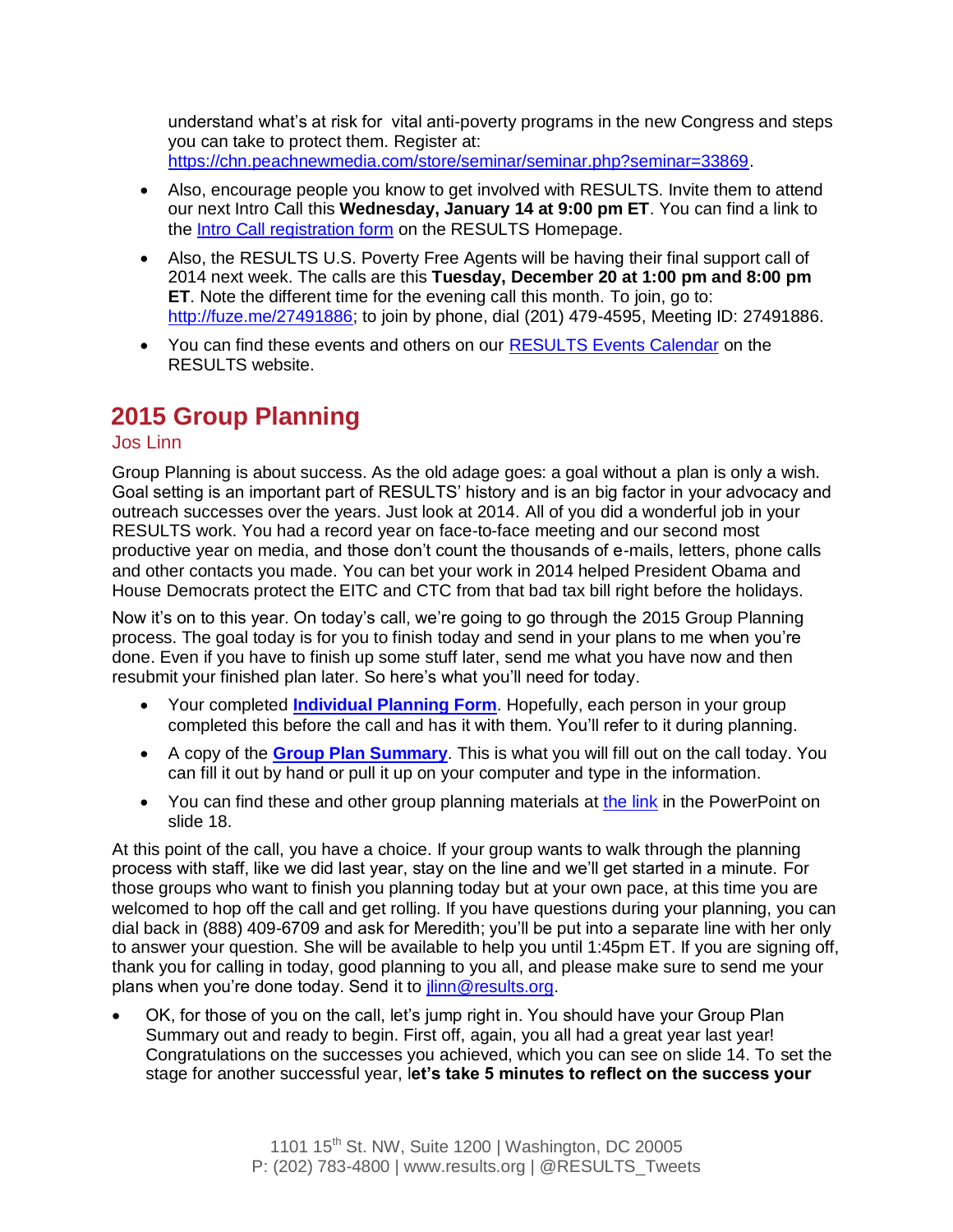**group achieved in 2014. Celebrate and congratulate each other for your accomplishments.**

Now on to 2015!

#### **Section A of the Group Plan Summary: About Your Group**

- First thing is for you and for us to know about your group. We want to know what city you're in, what congressional districts you cover, and the members of your group. Please be sure to fill in the contact information for *everyone* in your group (and include those who could not make it to the call today). Keeping in touch with one another is an important part of being a successful group so make sure your contact info is current.
- Part of this section also includes leadership roles. We encourage everyone in the group to take a leadership role. This lets each person take ownership of the group. You can see a partial list of roles listed there on the form. You don't have to fill all of them listed there but it is important that the group assigns a group leader or leaders, point persons for members of Congress (and please list the legislator's name), a media point person, and an action network manager. You can see other roles you might want to fill on the Individual Planning Form. Hopefully, some of you already indicated roles you'd like to take on on that form..
- Also, we also urge you to **designate a contact person** so people who visit our website can find you. We recommend you create a generic group e-mail (e.g. [RESULTSDesMoines@gmail.com\)](mailto:RESULTSDesMoines@gmail.com) so you don't have to change your group contact e-mail if your contact person changes.
- **OK, let's take 8 minutes to fill out Section A of the Group Plan Summary.** To make this process run quickly, while you're talking about roles, pass the Summary form around the table and let each person fill in their contact info.

#### **Section B of the Group Plan Form: Group Health**

- Section B is designed to articulate ways you can keep your group strong and healthy. First and foremost, you'll want to decide when you're meeting. We encourage all groups to meet twice per month, with one of those meetings being the national conference call. We've found that connecting with each other more than once per month makes your advocacy more effective and your group stronger.
- You also want to look at the size of your group right now and where you want to be at year's end. Groups that grow are groups that last and we urge you to think about ways you can grow your groups. This is a great section to think about our February 14 National Outreach Event with Nicholas Kristof. This is a ready-made event to help you attract new people to your local group. Please include this event in your outreach plans.

#### **OK, let's take 6 minutes to fill out Questions 1 and 2 of Section B.**

 Also in section B, we want you to think about fundraising. Non-profits like RESULTS are dependent on fundraising. Donations to RESULTS pay for conference calls, the staff who support you in this work, the materials and website you use to take action and do outreach, the International Conference, and a host of other things to make our work possible. Whether you're hosting a house party, asking for online donations through our Friends and Family Campaign, or organizing a big event, every little bit helps. So we ask you to consider helping fundraise for RESULTS and articulate what you want to do in the form. The more details you provide on your plans, the better we can support you achieving them.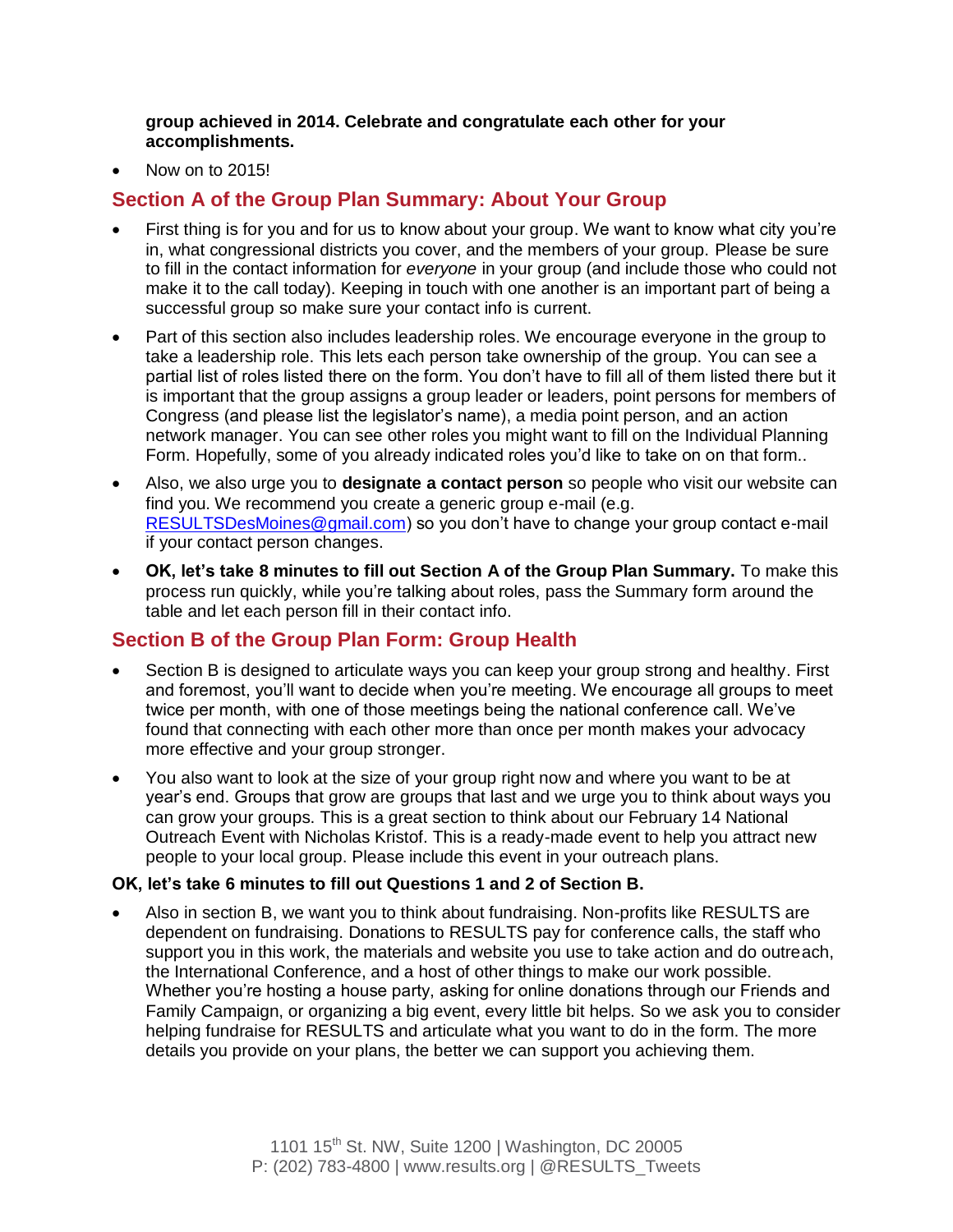- Also, **how will you grow your local Action Network?** (people who take action at important times) Thinks of ways you can include more people in this network and thus magnify your voice.
- Finally, we are excited about the **2015 RESULTS International Conference**, which is July 18-21 in Washington, DC. This truly is the biggest event of the year for RESULTS. It not only gives you the chance to lobby members of Congress in DC itself, it also gives you the opportunity to connect with other advocates from around the world. As mentioned earlier, we're thrilled that Jeffrey Sachs and Sister Simone Campbell will join us this and we'll have more great speakers to announce soon. We want to see all of our U.S. Poverty groups represented so please plan to come. [Registration is now open.](http://www.cvent.com/d/vYIVLWMJSEOINhuqvD6jKQ/ll3m/P1/1Q) If you're not sure you can attend but would like to, put your name down. That will let us know to work with you and your group on ways to make it happen.

#### **Now take 6 minutes to fill out Questions 3, 4 and 5 of Section B.**

#### **Section C of the Group Plan Summary: Members of Congress**

- Now let's look at your members of Congress. Your group should have at least 3 two senators and a representative, although some groups cover more than one Rep.
- You'll first want to **list your members of Congress** by name and **where they are on the Champion Scale** for U.S. Poverty issues. You can see the Champion Scale on slide 26.
- **You'll also want to identify what strategies you will use** to move your members of Congress up the Champion Scale this year. Is it doing more face-to-faces? Perhaps is getting to know their tax or nutrition aides better? Maybe you want to set up a site visit to a local food bank or tax preparation site? Whatever ways you can educate, influence, and build stronger relationships with your members of Congress, include it here. And please be specific with each members of Congress. Also if you run out of room on this page, feel free to continue your member of Congress plan under section E of the Plan Summary.
- Finally, when **will you submit a face-to-face meeting request** for each one of your members of Congress? We want to get at least 120 face-to-face meetings in 2015 and we'll do that by starting now. As Meredith mentioned earlier, this month's action is about getting those meeting requests in now. With so many new members of Congress and new priorities with new congressional leadership, the sooner you sit down with all your reps and senators, the better.
	- House recess: January 15-19
	- House and Senate recess: February 14-22
- See the **[January 2015 U.S. Poverty Action](http://www.results.org/take_action/january_2015_u.s._poverty_action/)** for tips on scheduling face-to-face meetings and using the Champion Scale
- **So let's take 10 minutes to fill out the Members of Congress Section (Section C) of the Group Plan Form.**

#### **Section D of the Group Plan Summary: Media**

 Finally, let's look at media. We want to keep up our media success of the past two years with another strong media year in 2015. Our goal is to get 134 media pieces published. How many of those will come from your group? Media plays such an important role in our work. Don't be shy. Make those local papers get to know you. Be sure to include the media outlets you want to work with in your plan. Also, if you're looking to branch out to other